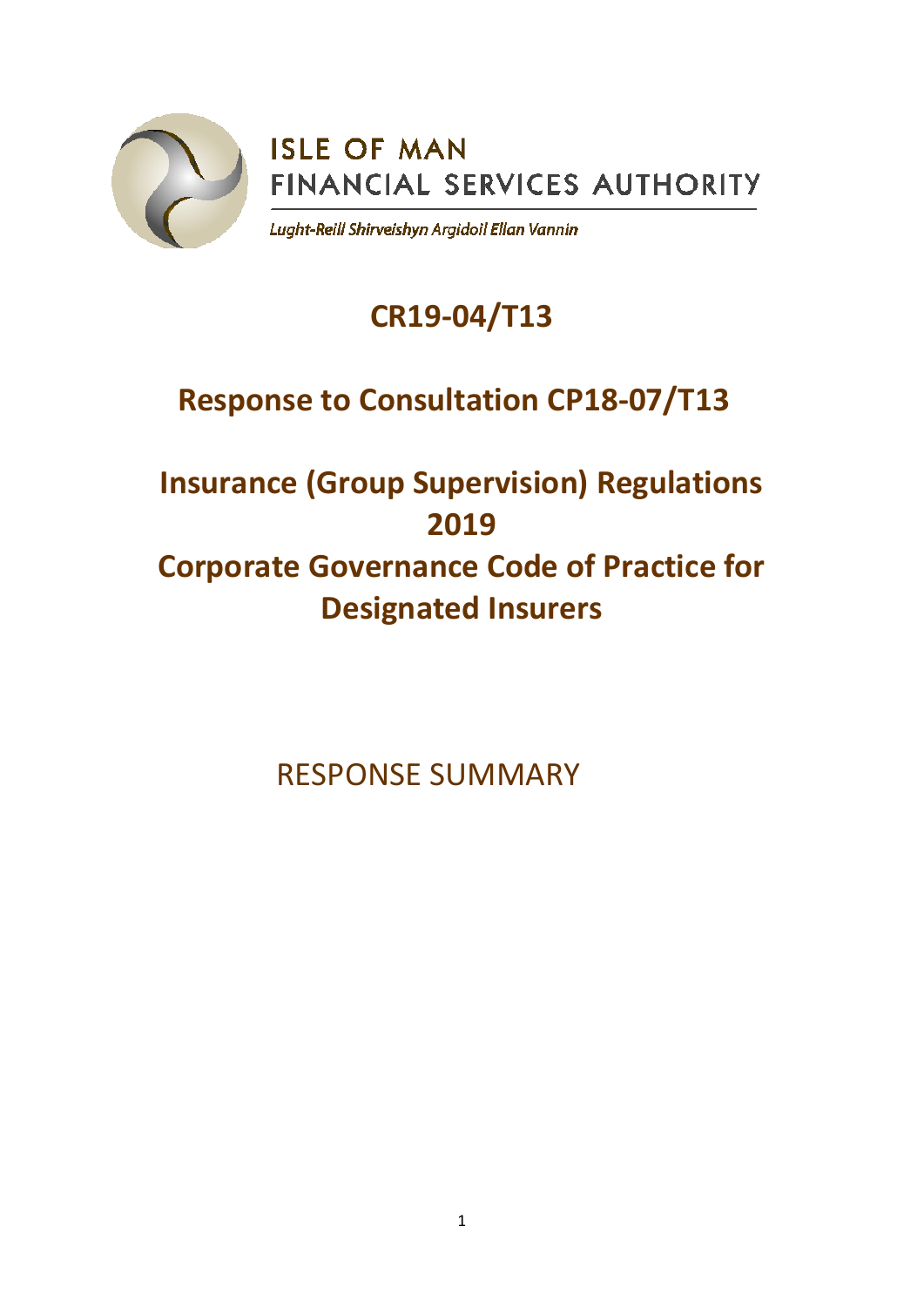*This paper is issued by the Isle of Man Financial Services Authority ("the Authority"), the regulatory authority responsible for the supervision of the financial services, insurance and pensions sectors in the Isle of Man.* 

*It summarises the responses received to consultation CP18-07/T13, Insurance (Group Supervision) Regulations 2019 and Corporate Governance Code of Practice for Designated Insurers.* 

*Issue date 7 May 2019*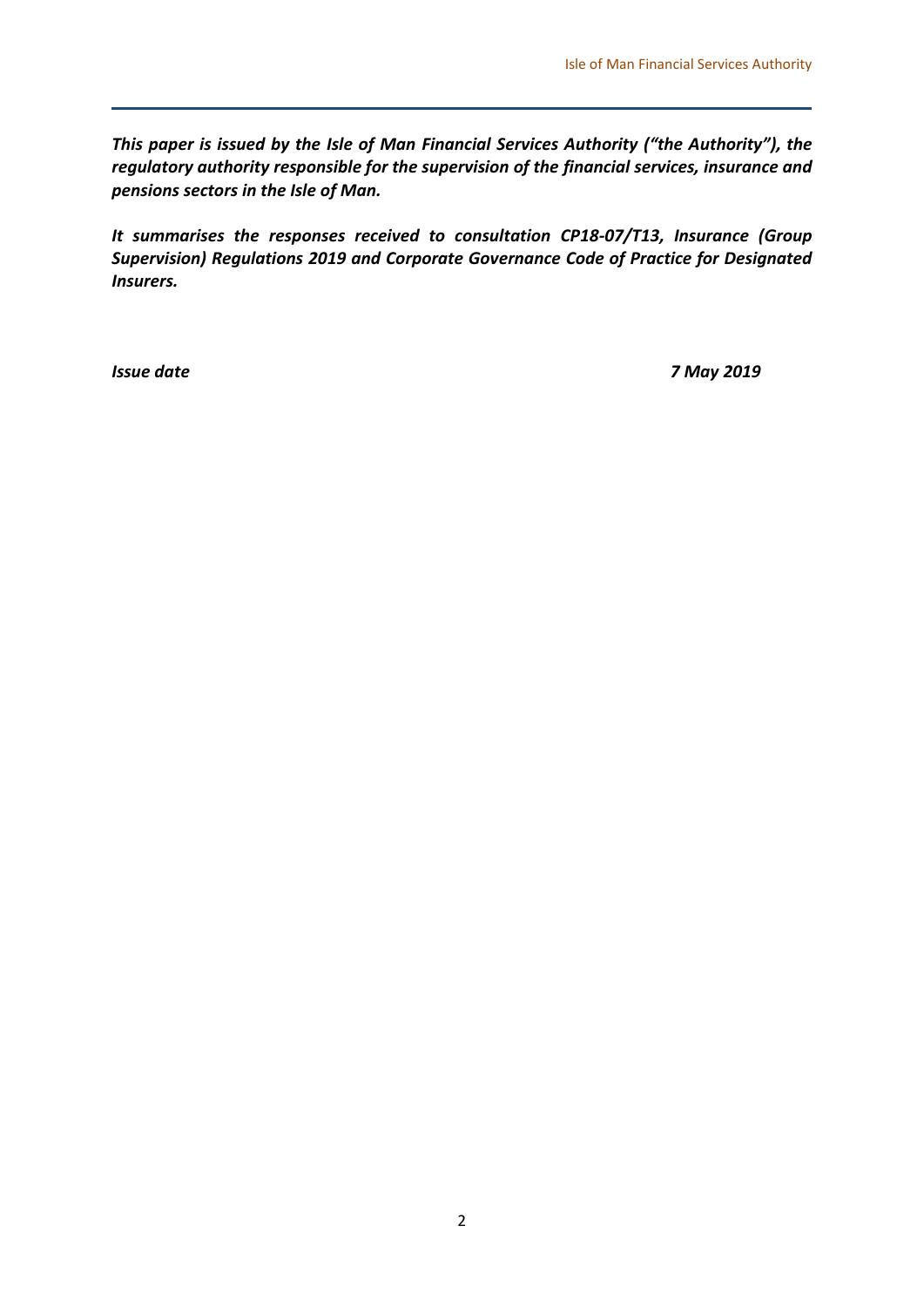### **1. Introduction**

During the period 9 November 2018 to 31 January 2019, the Authority conducted a consultation relating to the draft Insurance (Group Supervision) Regulations 2019 ("Regulations") and the Corporate Governance Code of Practice for Designated Insurers ("Group CGC") for life insurers belonging to groups of which the Authority anticipates determining that it will be the Group Supervisor.

The purpose of this paper is to detail the feedback received to the consultation with the Authority's responses, as well as changes to the Regulations and the Group CGC on the basis of that feedback or otherwise.

Full details of the feedback received and the Authority's responses for all areas other than group solvency can be found in Appendix 1. The queries regarding group solvency were specific to each insurance group and so have not been included but have been addressed on an individual basis. The amended Regulations and Group CGC can be found in Appendix 2 and Appendix 3 respectively, with changes marked up. These include changes in all areas including group solvency.

## **2. Responses received**

#### **Group requirements excluding group solvency**

Although Appendix 1 provides the detail, a key theme of the consultation feedback was respondents' understanding of the Authority's approach to group supervision (*indirect approach*) and how it might be applied in practice.

As previously advised, under the indirect approach, the Authority exercises its authority over the insurance group via the entity authorised in its jurisdiction, the designated insurer. This was determined to be the more proportionate and practicable approach; the *direct* approach involves the supervisor exercising its authority over other group companies, thus potentially requiring additional statutory powers over unregulated entities on the Island as well as extra territorial application of insurance laws and regulations in respect of entities off Island.

In implementing the indirect approach, where the Authority determines that it is appropriate for it to be the Group Supervisor of an insurance group, the authorised insurer (or the largest authorised insurer should there be more than one) is determined to be the *designated insurer*. The designated insurer is the Authority's point of contact and is responsible for facilitating and maintaining compliance by the insurance group with relevant legislation. Enforcement of requirements in respect of the insurance group is also via the designated insurer. Thus, if the Authority needed to undertake a regulatory intervention in respect of any group-wide issues, it would do so by engaging with (including, if necessary, imposing requirements on) the designated insurer.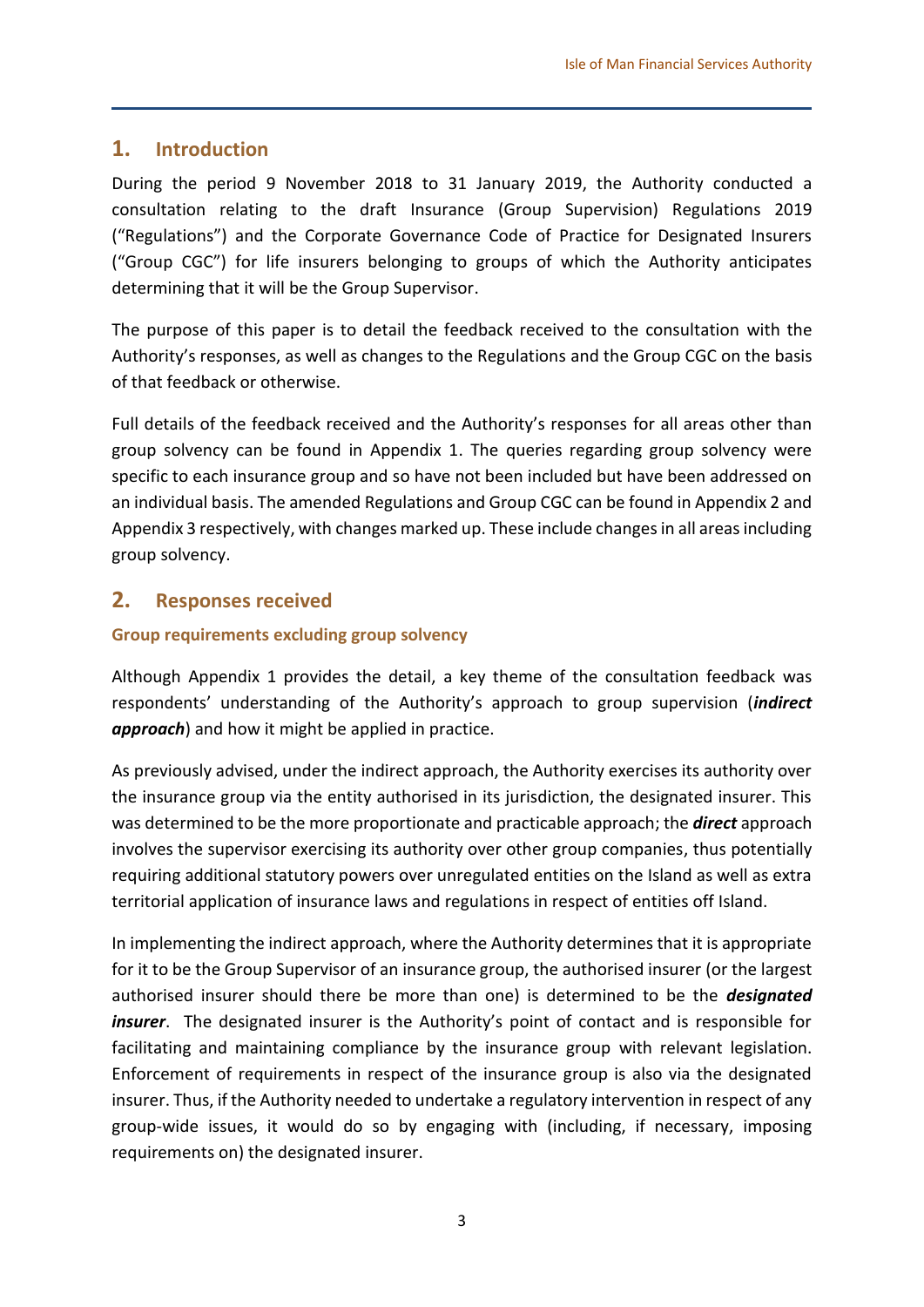The Regulations were drafted in a way intended to allow the designated insurer to find a practical way of complying with the requirements. It is however acknowledged that this wording may not have been sufficiently clear in some cases and so amended wording has been proposed in those instances (see Appendices 1, 2 and 3) which the Authority anticipates will provide additional clarity.

#### **Group Solvency**

The key theme of the feedback in relation to the group solvency calculation section of the Regulations was a request for additional clarity on how the methodologies should be applied to the insurance groups' particular group structures and the entities falling within them.

In particular, concerns were raised regarding the system and administrative developments that would be required in order to accurately apply method  $1<sup>1</sup>$ 

The Authority has responded individually to those queries, and they have not given rise to any changes to the Regulations.

### **3. Other amendments to the Regulations**

#### **Register of insurance groups**

Section 21C(8) of the Insurance Act 2008 requires the Authority to establish and maintain a register for insurance groups containing the particulars set out in regulations. As such, an additional regulation has been included which specifies that the name of the insurance group and the name of the designated insurer will be contained in the register for insurance groups.

#### **Group Solvency**

The Regulations have been amended to clarify that a designated insurer must document its assessment of the availability of own funds at group level which the Authority may challenge where appropriate.

#### **4. Next steps**

**.** 

The Authority will finalise the Regulations as set out in Appendix 2 and will then proceed to make the Regulations to enable them to come into force on 1 July 2019. The Authority will issue the Group CGC to enable that also to come into force on 1 July 2019.

Any general queries should be directed to Cheryl McGinley, [cherylmcginley@iomfsa.im](mailto:cherylmcginley@iomfsa.im) and any queries relating specifically to group solvency should be directed to Sian Eltman, [sian.eltman@iomfsa.im.](mailto:sian.eltman@iomfsa.im)

 $1$  There are two possible methodologies; method 1 calculates group solvency on the basis of the group's consolidated accounts while method 2 considers the solvency of the head of the group and each of the other companies in the group separately before taking into account the relationships between the companies.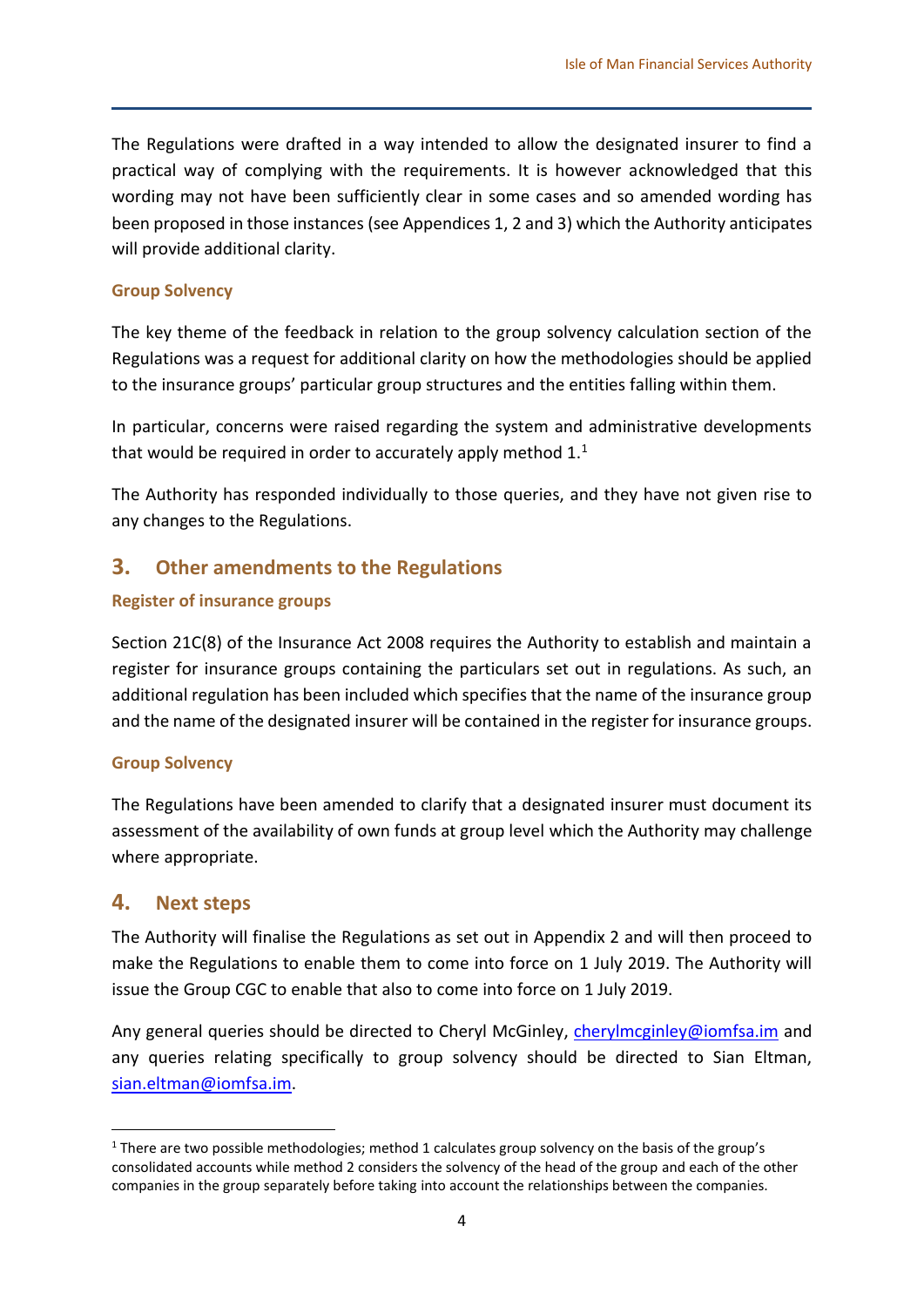# **Appendix 1**

### **Group supervision – the Authority's response to feedback on consultation CP18-07/T13**

| <b>Ref</b>                                                   | <b>Comment</b>                                                                                                                                                                                                                                                                                                                                                                                                                                                                                                                                                                                                                                          | Response                                                                                                                                                                                                                                                                                                                                                                                                                                                                                                                                                                                                                                                                                                                                                            |
|--------------------------------------------------------------|---------------------------------------------------------------------------------------------------------------------------------------------------------------------------------------------------------------------------------------------------------------------------------------------------------------------------------------------------------------------------------------------------------------------------------------------------------------------------------------------------------------------------------------------------------------------------------------------------------------------------------------------------------|---------------------------------------------------------------------------------------------------------------------------------------------------------------------------------------------------------------------------------------------------------------------------------------------------------------------------------------------------------------------------------------------------------------------------------------------------------------------------------------------------------------------------------------------------------------------------------------------------------------------------------------------------------------------------------------------------------------------------------------------------------------------|
| Regulation 5 - Fit<br>and proper<br>requirements             | "We have no comments  other than to note the additional<br>consumption of resource which the new obligations will<br>place upon licensees falling into the regime but which, by<br>definition, do not benefit from the economies of scale<br>enjoyed by competitors falling outside the regime. The<br>principles and objectives of the fitness and probity<br>requirements will be de facto met as the consequence of<br>adherence to obligations arising elsewhere in the Group.<br>Nonetheless the Group Supervision regime will create<br>additional administrative and monitoring overheads which<br>are likely to outweigh any additional value." | The only role that is subject to the Authority's fitness and<br>proprietary regime is that of Group Actuary. The Fitness and<br>Propriety Assessment Guidance is currently being updated to<br>include this role.<br>In respect of other group roles; group PCOs, directors of company<br>at head of the group and directors of insurers in other jurisdictions,<br>while the designated insurer is expected to take reasonable steps<br>to ensure that persons responsible are fit and proper, the<br>Authority requires notification only. Currently this may be in the<br>form of a letter or an email. The information required is as follows<br>Name, address and date of birth of the appointed individual;<br>Name of designated insurer;<br>Group Role; and |
| Regulation $6 -$<br>Auditor of head of<br>an insurance group | " $6(1)$ (p6) states that:<br>"The auditor of the head of an insurance group must be<br>suitable for that role."<br>For the group including [insurer] the head of the insurance<br>group is defined to be [holding company], which is not a<br>regulated entity, and which is not controlled by the<br>designated insurer, [insurer].<br>We have two queries in this regard:-<br>1. How is suitability defined, given that that auditor of<br>[holding company] is not the auditor of a company regulated<br>in the Isle of Man but rather is [non-Isle of Man] auditor?<br>Please also see our comments on 9-g below.                                  | Commencement date.<br>$\bullet$<br>Suitability in respect of the auditors of authorised insurers is<br>1.<br>not explicitly defined in the Fitness and Propriety Assessment<br>Guidance. The Authority does however expect that an<br>authorised insurer ensures that its auditor has relevant<br>expertise and the necessary capacity. The same guideline<br>applies in relation to the auditor of the head of the group; the<br>Authority's expectation is that the designated insurer, in liaison<br>with the head of the group, takes reasonable steps to satisfy<br>itself that the appointed firm has the necessary expertise and<br>capacity.                                                                                                                |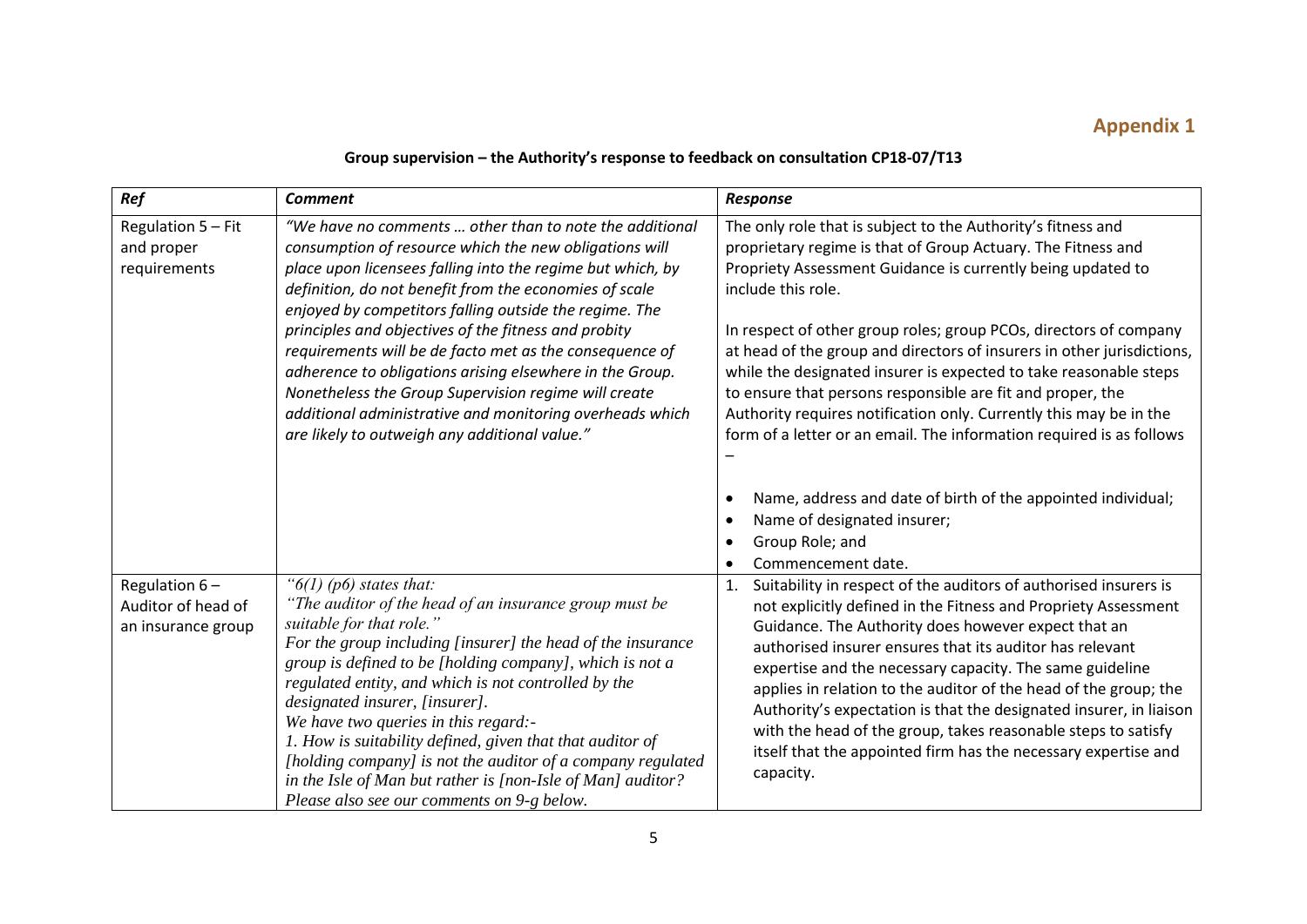| <b>Ref</b>                               | <b>Comment</b>                                                                                                                                                                                                                                                                                                                                                                                                                                                                                                                                                                                                                                      | Response                                                                                                                                                                                                                                                                                                                                                                                                                                                                                                                                                                                                                                                                                                                                  |
|------------------------------------------|-----------------------------------------------------------------------------------------------------------------------------------------------------------------------------------------------------------------------------------------------------------------------------------------------------------------------------------------------------------------------------------------------------------------------------------------------------------------------------------------------------------------------------------------------------------------------------------------------------------------------------------------------------|-------------------------------------------------------------------------------------------------------------------------------------------------------------------------------------------------------------------------------------------------------------------------------------------------------------------------------------------------------------------------------------------------------------------------------------------------------------------------------------------------------------------------------------------------------------------------------------------------------------------------------------------------------------------------------------------------------------------------------------------|
|                                          | 2. Whilst, in the current situation, the auditor of the head of<br>the insurance group is part of the same group of firms as the<br>auditor of the designated insurer, the choice of auditor is not<br>within the control of the designated insurer and has been and<br>could again be part of the a different group of firms. What<br>action would the FSA take where the auditor of the head of<br>the insurance group deemed not to be suitable?                                                                                                                                                                                                 | 2. We would expect the designated insurer and the head of the<br>group to liaise should the designated insurer have any<br>concerns regarding the suitability of the auditor of the head of<br>the group. The requirement in respect of the Authority is that<br>of notification only. However, if the Authority did have<br>concerns about the auditor appointed to the head of the group<br>it would raise this with the designated insurer. Should the<br>situation be so severe with no possible resolution, the<br>Authority could take action against the designated insurer only<br>(e.g. impose conditions the insurer's authorisation) which<br>presumably all parties, including the head of the group, would<br>wish to avoid. |
| Regulation 8-<br>Corporate<br>Governance | "The Company remains supportive of the principles-based<br>approach to governance requirements at the level of the<br>Group. The only significant concerns which the Company has<br>continue to be in respect of work volumes and associated<br>resource stretch in key business areas. The Company is<br>particularly conscious of continuing pressures on the<br>availability of suitably qualified and experienced resource in<br>the local market as it develops its governance, risk<br>management and internal control frameworks to meet new<br>and enhanced regulatory obligations, but has previously<br>flagged this with the Authority." | Noted.                                                                                                                                                                                                                                                                                                                                                                                                                                                                                                                                                                                                                                                                                                                                    |
| Regulation 8-<br>Corporate<br>Governance | "How is it envisaged that the designated insurer be<br>responsible for the corporate governance of the insurance<br>group, in the circumstance where it is not the head of the<br>insurance group e.g. the head of the group is the shareholder<br>of the lead insurer?"                                                                                                                                                                                                                                                                                                                                                                            | As explained in "Responses Received", the Authority has adopted<br>the indirect approach to group supervision and as such, the<br>designated insurer is effectively a conduit, with responsibility for<br>coordinating and facilitating compliance with requirements across<br>the group.                                                                                                                                                                                                                                                                                                                                                                                                                                                 |
|                                          |                                                                                                                                                                                                                                                                                                                                                                                                                                                                                                                                                                                                                                                     | Our expectation would be that the designated insurer should liaise<br>with the head of the group and agree a policy for ensuring good                                                                                                                                                                                                                                                                                                                                                                                                                                                                                                                                                                                                     |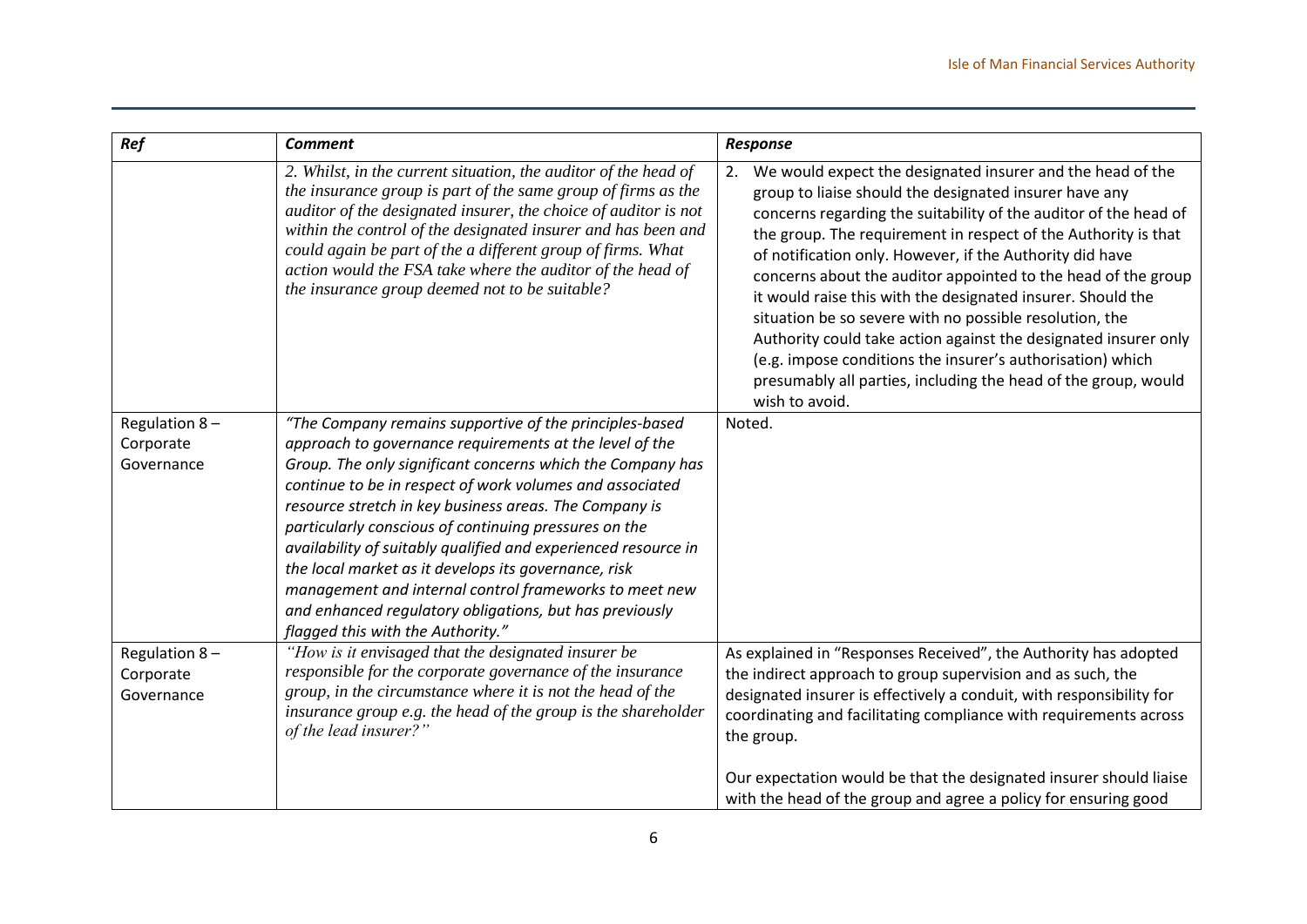| <b>Ref</b>                      | <b>Comment</b>                                                                                              | Response                                                                                                                                                                                                               |
|---------------------------------|-------------------------------------------------------------------------------------------------------------|------------------------------------------------------------------------------------------------------------------------------------------------------------------------------------------------------------------------|
|                                 |                                                                                                             | governance across that group, taking into account the nature, scale<br>and complexity of the members of that group. The policy would<br>then drive any further actions in respect of implementation and<br>monitoring. |
|                                 |                                                                                                             | Our wording was therefore intended to allow the designated<br>insurer the space to find a practical way of doing this but we<br>acknowledge that it was not perhaps sufficiently clear.                                |
|                                 |                                                                                                             | We have therefore proposed that regulation 8(1) is amended to<br>read as follows -                                                                                                                                     |
|                                 |                                                                                                             | " A designated insurer must take reasonable steps to satisfy itself<br>that an effective governance framework is established,<br>implemented and maintained "                                                          |
|                                 |                                                                                                             | In addition we have proposed that regulation 7 (fair treatment)<br>should be amended in a similar way.                                                                                                                 |
| Regulation 8, 9(2)(e)<br>& 9(3) | Query raised re our expectations in respect of the<br>information required at the level of the undertaking. | On further review of these requirements, it does seem that there<br>are some instances where requirements at the level of the<br>undertaking appear disproportionate.                                                  |
|                                 |                                                                                                             | We have therefore reviewed the Regulations and the Group CGC<br>once more and suggested a number of changes to address this as<br>$follows -$                                                                          |
|                                 |                                                                                                             | The reference to "undertaking-level" in regulation 8(2)(b) has<br>been removed;                                                                                                                                        |
|                                 |                                                                                                             | The references to "undertaking-level" in regulation 9(3)(a) and<br>(b) have been removed;                                                                                                                              |